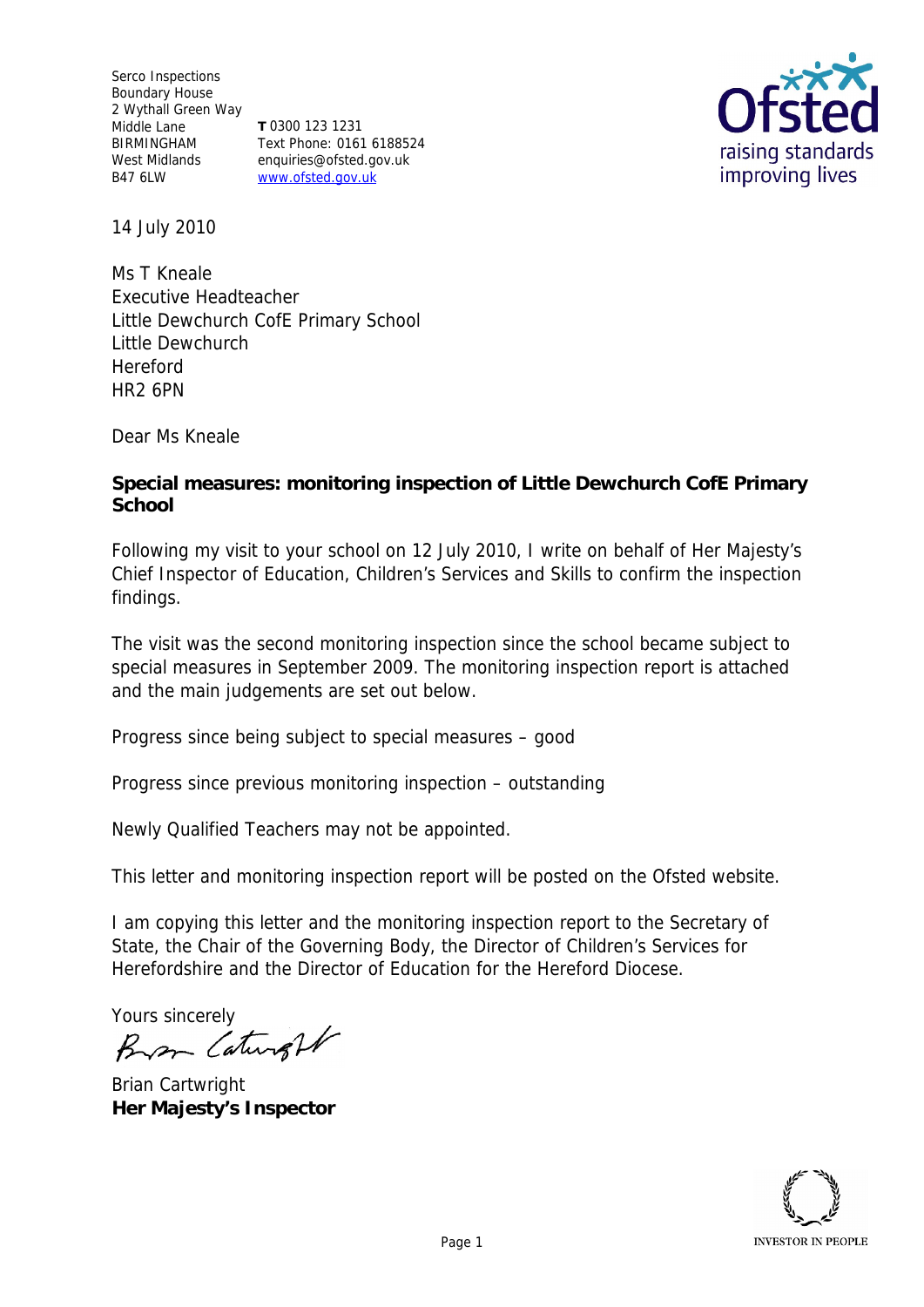

**Special measures: monitoring of Little Dewchurch CofE Primary School**

**Report from the second monitoring inspection on 12 July 2010**

# **Evidence**

Inspectors observed the school's work, scrutinised documents and met with the executive headteacher, school managers, a group of parents, the Chair of the Governing Body and a representative from the local authority.

## **Context**

The governing body of Little Dewchurch have agreed in principal with the governors of Marlbrook Primary school to formalise a partnership arrangement between the two schools. An executive headteacher has oversight of both schools, and Marlbrook is providing additional leadership and management support via its special educational needs coordinator and an assistant headteacher, who has oversight of the quality of teaching and learning. From September 2010, a senior teacher will be in charge of the school on a day-to-day basis, under the overall direction of the executive headteacher.

**Pupils' achievement and the extent to which they enjoy their learning**

Provisional results of Key Stage 2 tests in 2010 confirmed teachers' assessments and are better in all respects than those from 2009. The higher standards are welcome evidence of the positive impact of improvements to teaching and learning. Some concerns remain, however, with the quality of writing. This was also better in 2010 than in 2009 but remained lower than expected for the current Year 6, given the overall ability of the pupils. At Key Stage 1, with ten pupils in Year 2, equally positive improvements from 2009 were evident. Other tracking data from the school suggests almost all pupils made at least the expected progress overall, including those with special educational needs. School managers are aware that writing standards are still lagging behind and have put in place curriculum strategies to further increase the focus on that area. Work seen during this visit confirmed that attainment in writing, although improving quickly, has not yet caught up with pupils' other outcomes. Some fundamental elements of handwriting quality are weak for Key Stage 2 pupils, and need further development, building upon recently improved provision at Key Stage 1.

Progress since the last visit on the areas for improvement:

- Improve standards and achievement across the school, and especially in writing in Key Stage 2 **–** good
- Improve outcomes for pupils with special educational needs and/or disabilities and the gifted and talented **–** good

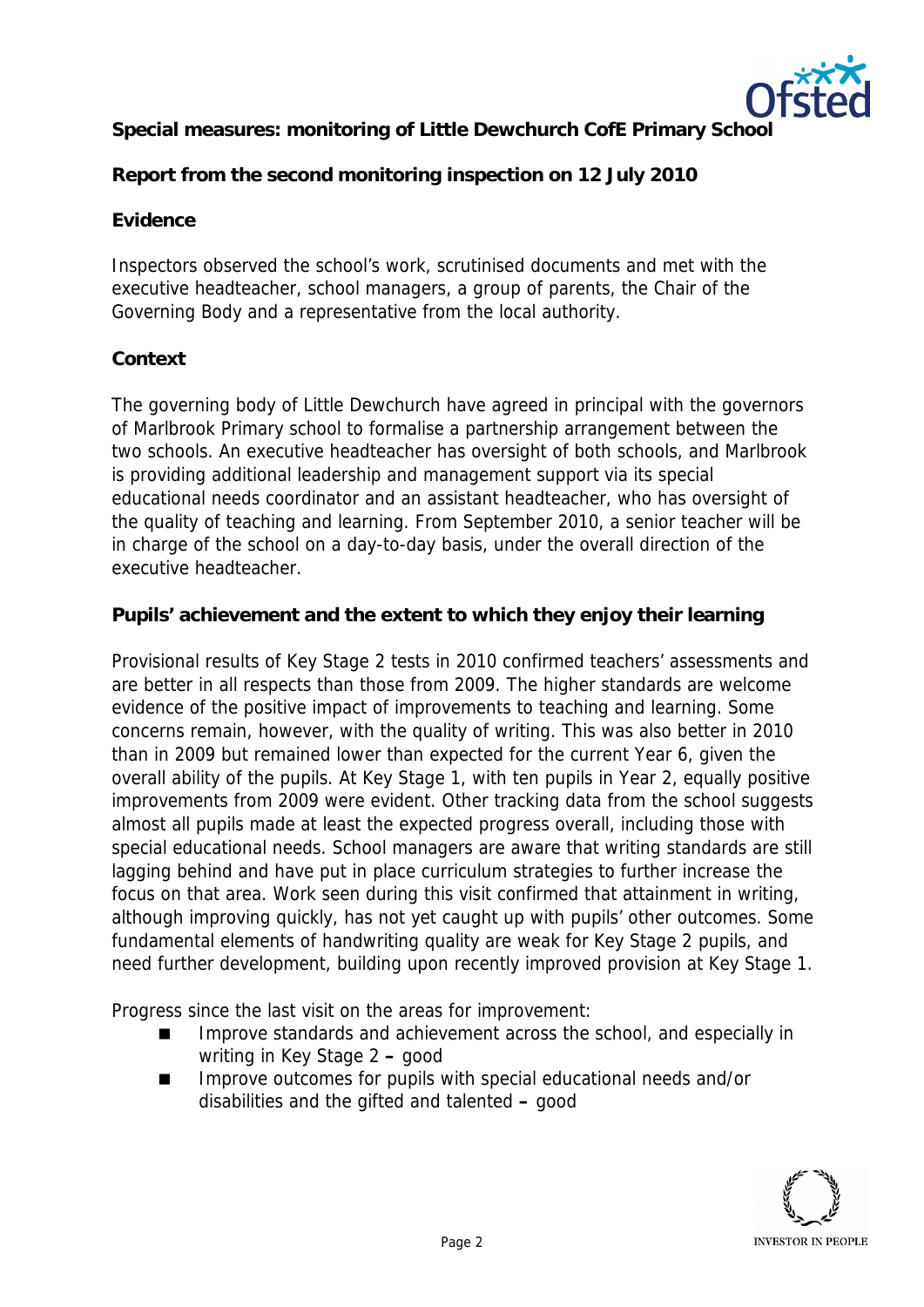

# **Other relevant pupil outcomes**

Pupils continue to behave very well in lessons and in other activities. They took a full and responsible part in the sports day I observed on one afternoon. A Year 5/6 class took seriously a debate about what constituted 'beauty', offering mature views in a purposeful and enjoyable philosophy for children session. They treated each other, and staff, with courtesy and consideration.

### **The effectiveness of provision**

Teaching seen during this inspection was predominantly of good quality, with no substantial weaknesses. All the lesson plans had specific tasks assigned to named pupils of different abilities, taking account of their prior knowledge. Teaching resources had been carefully prepared in advance to provide challenge to each learner. Learning was brisk, because for most of the time pupils were actually reading, writing or solving mathematical problems. Pace slowed briefly during wholeclass discussions but these were relatively short episodes. Pupils did not have to spend too long listening passively to their teacher and this represents a significant improvement in teaching quality since the previous visit. The volume of written work has increased, and lessons included substantial sessions where pupils wrote on their own, with good support and intervention from teachers, support teachers and assistants. Marking was thorough and diagnostic, with many examples of pupils responding to this by making corrections or re-writing a passage to the required standard. In some instances, comments had not been specific enough, such as 'don't forget your commas', but this aspect of teaching has markedly improved and its impact shows in rising standards of pupils' work over time.

#### **The effectiveness of leadership and management**

The executive headteacher and members of her team have moved swiftly to improve the quality of teaching and learning. At the heart of their approach has been a rigorous programme of weekly monitoring of provision that is bringing about much better planning of lessons, and driving up the pace of learning. Provision for pupils with special educational needs has improved because very clear individual education plans are now informing class teachers of particular learning needs. Pupils and their parents have been closely involved in developing these plans. Parents spoke very positively about the improvements they have seen at the school, and with their child's progress. Governors have acted commendably quickly to set in train arrangements to secure the long-term quality of leadership and management of the school. Much has already been achieved through the excellent leadership of the executive headteacher and her leadership team. Some further changes to the teaching complement are planned for September 2010. Health and safety procedures are in place and evidence shows regular checking of provision. Further improvements to site safety have been carried out since my previous visit. Given the consistently good progress on all fronts since the previous visit, the net improvement

**INVESTOR IN PEOPLE**